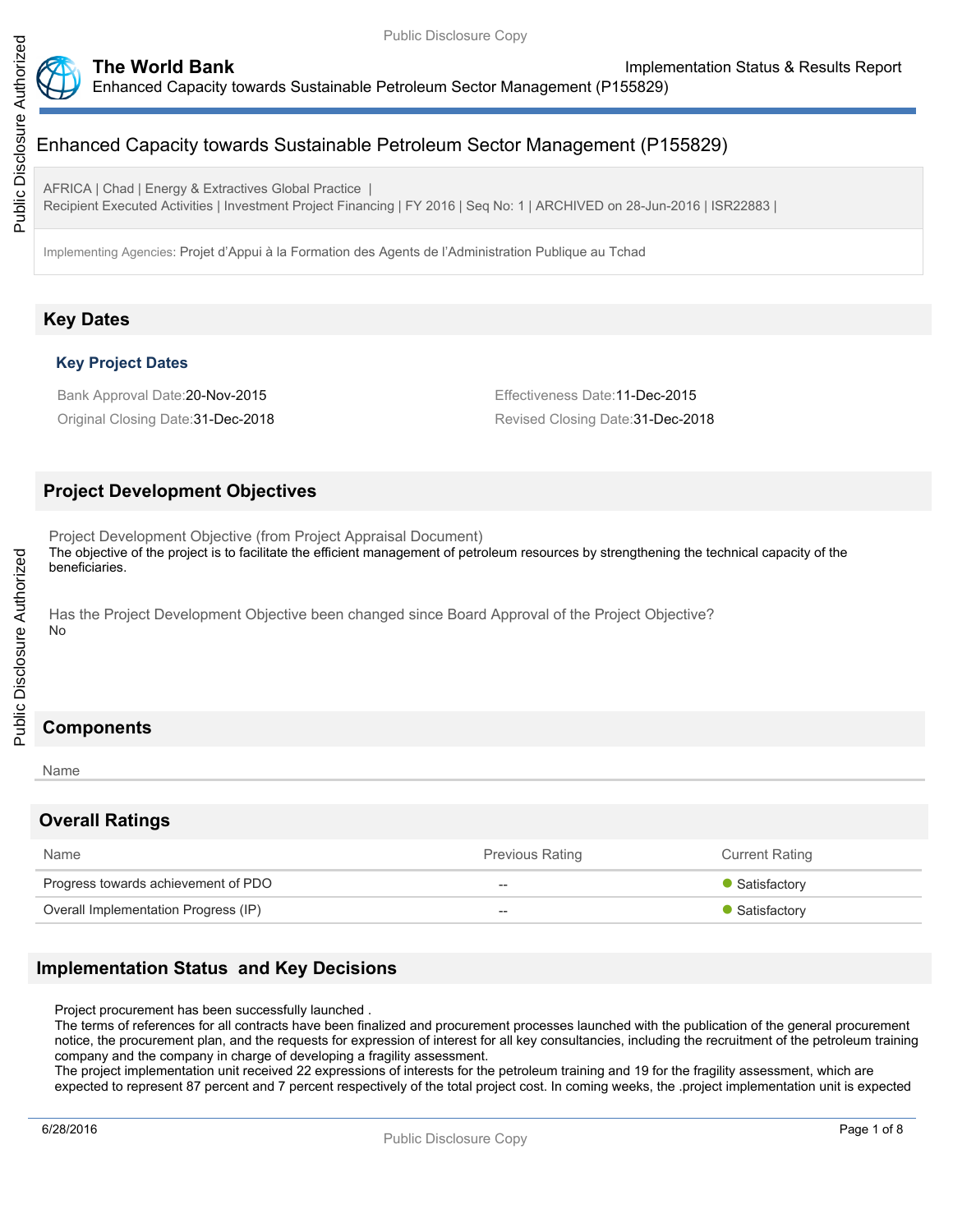

to establish the evaluation reports for these consultancies with the objective to contract qualified companies in September 2016.

# **Risks**

## **Overall Risk Rating**

| <b>Risk Category</b> | Rating at Approval | Previous Rating                                     | <b>Current Rating</b> |
|----------------------|--------------------|-----------------------------------------------------|-----------------------|
| Overall              | • Moderate         | $\hspace{0.05cm} -\hspace{0.05cm} -\hspace{0.05cm}$ | Moderate              |

# **Results**

## **Project Development Objective Indicators**

Percent of petroleum field development operations subject to formal environmental and safety inspections annually using the mechanisms developed by project. (Percentage, Custom)

|       | <b>Baseline</b> | Actual (Previous) | Actual (Current) | End Target  |
|-------|-----------------|-------------------|------------------|-------------|
| Value | 0.00            | $- -$             | 0.00             | 0.00        |
| Date  | 18-Nov-2015     | $- -$             | 27-Jun-2016      | 31-Dec-2018 |

Percent of issues related to non-compliance with contractual obligations annually identified through tools developed in the project. (Percentage, Custom)

|       | <b>Baseline</b> | Actual (Previous)        | Actual (Current) | End Target |
|-------|-----------------|--------------------------|------------------|------------|
| Value | 0.00            | $\overline{\phantom{a}}$ | 0.00             | 0.00       |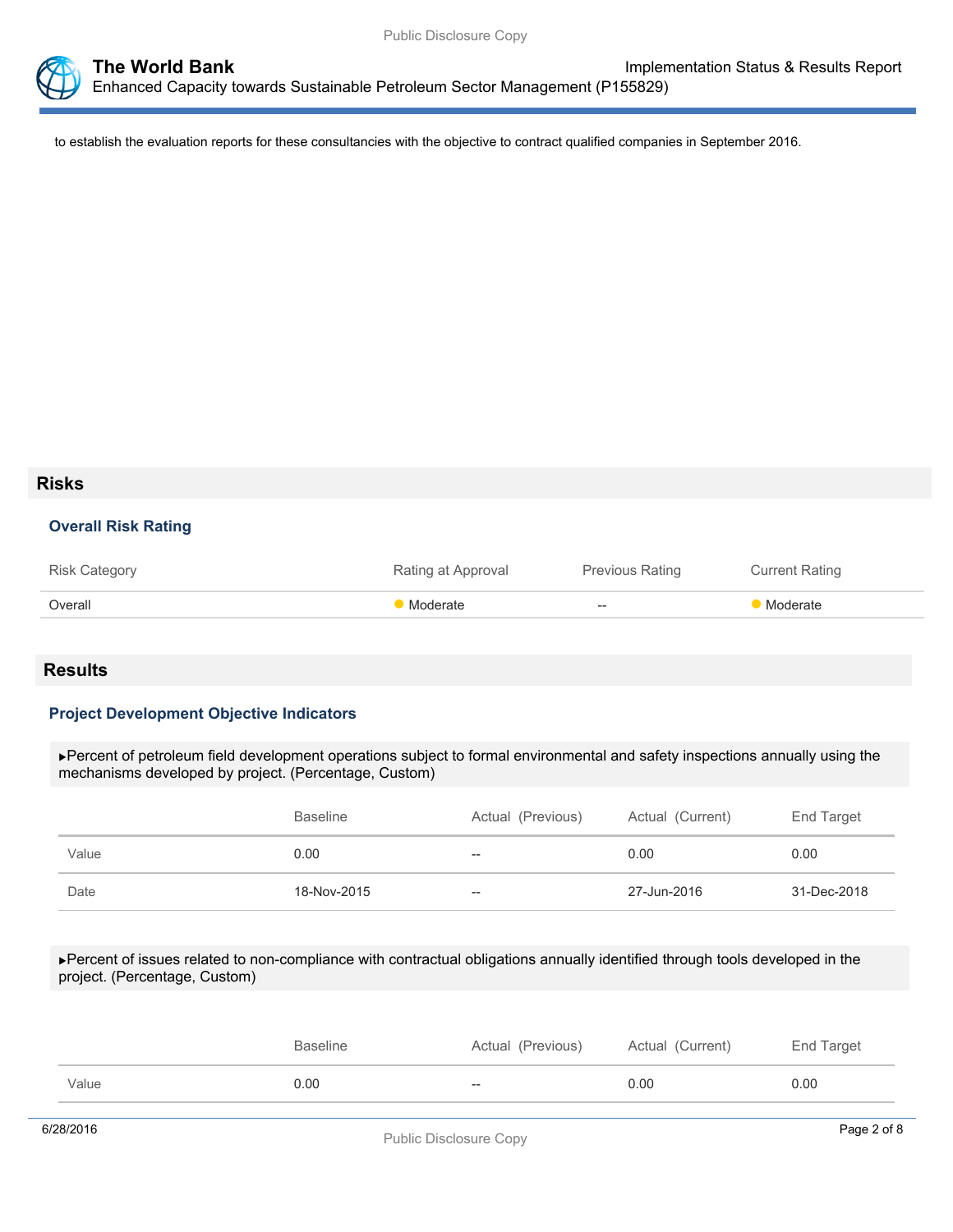

| Date | -NMV<br>. . | $- -$<br>___ | $-$ Jun-2016<br>$\sim$<br>the contract of the contract of the contract of the contract of the contract of the contract of the contract of | 201 <sup>2</sup> |
|------|-------------|--------------|-------------------------------------------------------------------------------------------------------------------------------------------|------------------|
|      |             |              |                                                                                                                                           |                  |

## Annual public reporting on petroleum revenues (audited, current and forecasts) (Number, Custom)

|       | <b>Baseline</b> | Actual (Previous) | Actual (Current) | End Target  |
|-------|-----------------|-------------------|------------------|-------------|
| Value | 0.00            | $- -$             | 0.00             | 1.00        |
| Date  | 18-Nov-2015     | $- -$             | 27-Jun-2016      | 31-Dec-2018 |

## Guidance note on effective stakeholder engagement adopted and published (Number, Custom)

|       | <b>Baseline</b> | Actual (Previous) | Actual (Current) | End Target  |
|-------|-----------------|-------------------|------------------|-------------|
| Value | 0.00            | $- -$             | 0.00             | 1.00        |
| Date  | 18-Nov-2015     | $- -$             | 27-Jun-2016      | 31-Dec-2018 |

## Total number of project beneficiaries trained (Number, Custom)

|       | <b>Baseline</b> | Actual (Previous) | Actual (Current) | End Target  |
|-------|-----------------|-------------------|------------------|-------------|
| Value | 0.00            | $- -$             | 0.00             | 30.00       |
| Date  | 18-Nov-2015     | --                | 27-Jun-2016      | 31-Dec-2018 |

## Staff trained in exploration-production (Percentage, Custom Supplement)

|       | <b>Baseline</b> | Actual (Previous) | Actual (Current) | End Target |
|-------|-----------------|-------------------|------------------|------------|
| Value | 0.00            | $-$               | 0.00             | 0.00       |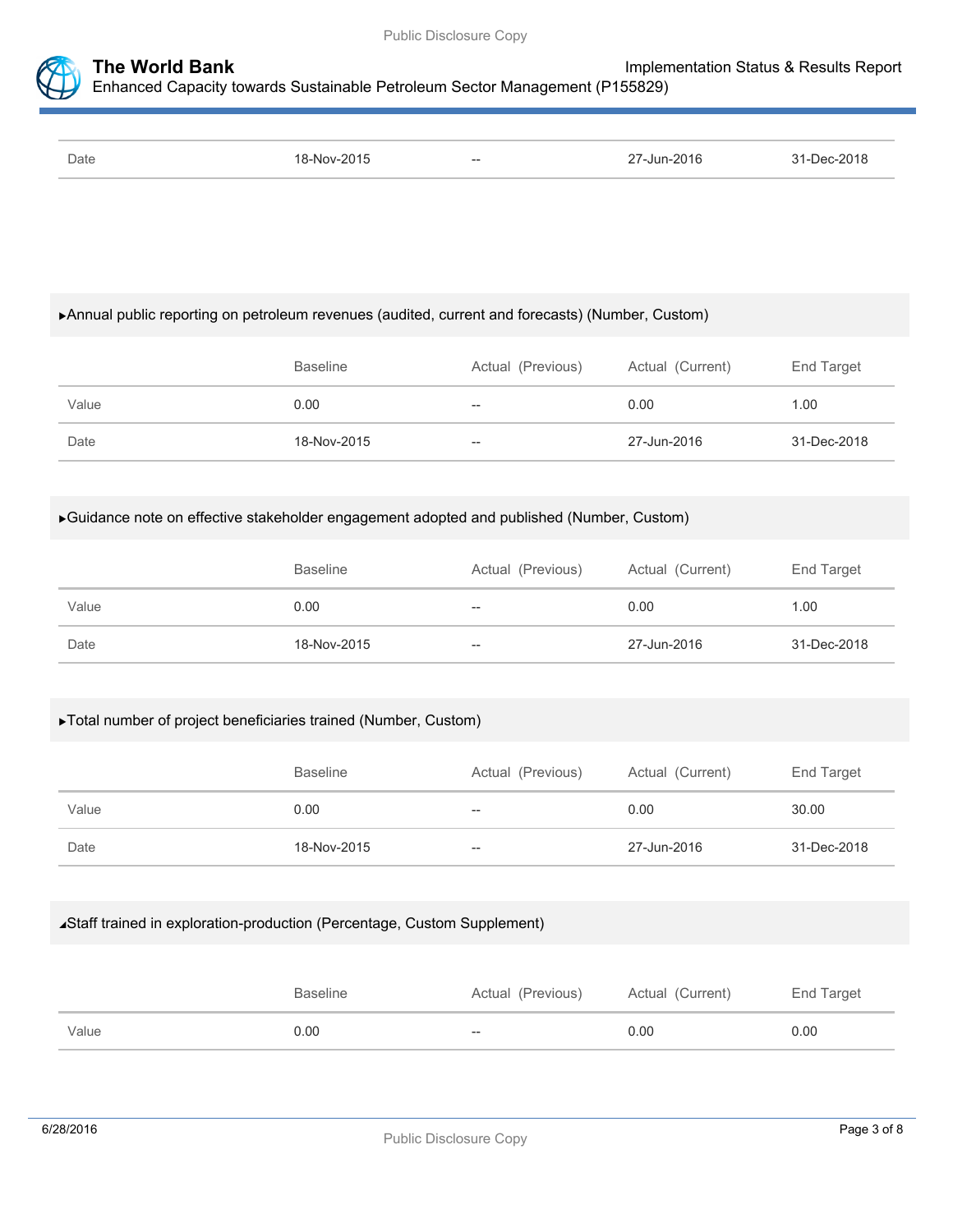

# Number of female project beneficiaries trained (Percentage, Custom Supplement) Baseline **Actual (Previous)** Actual (Current) End Target Value 0.00 -- 0.00 0.00

## Petroleum Ministry staff trained to monitor contractual and regulatory compliance of petroleum field development operations (Percentage, Custom Supplement)

|       | <b>Baseline</b> | Actual (Previous) | Actual (Current) | End Target |
|-------|-----------------|-------------------|------------------|------------|
| Value | 0.00            | $-\!$             | 0.00             | 75.00      |

# Staff trained in economic and financial management (Percentage, Custom Supplement)

|       | <b>Baseline</b> | Actual (Previous) | Actual (Current) | End Target |
|-------|-----------------|-------------------|------------------|------------|
| Value | 0.00            | $- -$             | 0.00             | 0.00       |

## Staff trained in stakeholder engagement and conflict prevention (Percentage, Custom Supplement)

|       | <b>Baseline</b> | Actual (Previous) | Actual (Current) | End Target |
|-------|-----------------|-------------------|------------------|------------|
| Value | 0.00            | $--$              | 0.00             | 0.00       |

#### Percentage of project beneficiaries who feel training reflected their needs (disaggregated by training programs, gender). (Percentage, Custom)

|       | Actual (Previous)<br><b>Baseline</b> |       | Actual (Current) | End Target |
|-------|--------------------------------------|-------|------------------|------------|
| Value | 0.00                                 | $- -$ | 0.00             | 70.00      |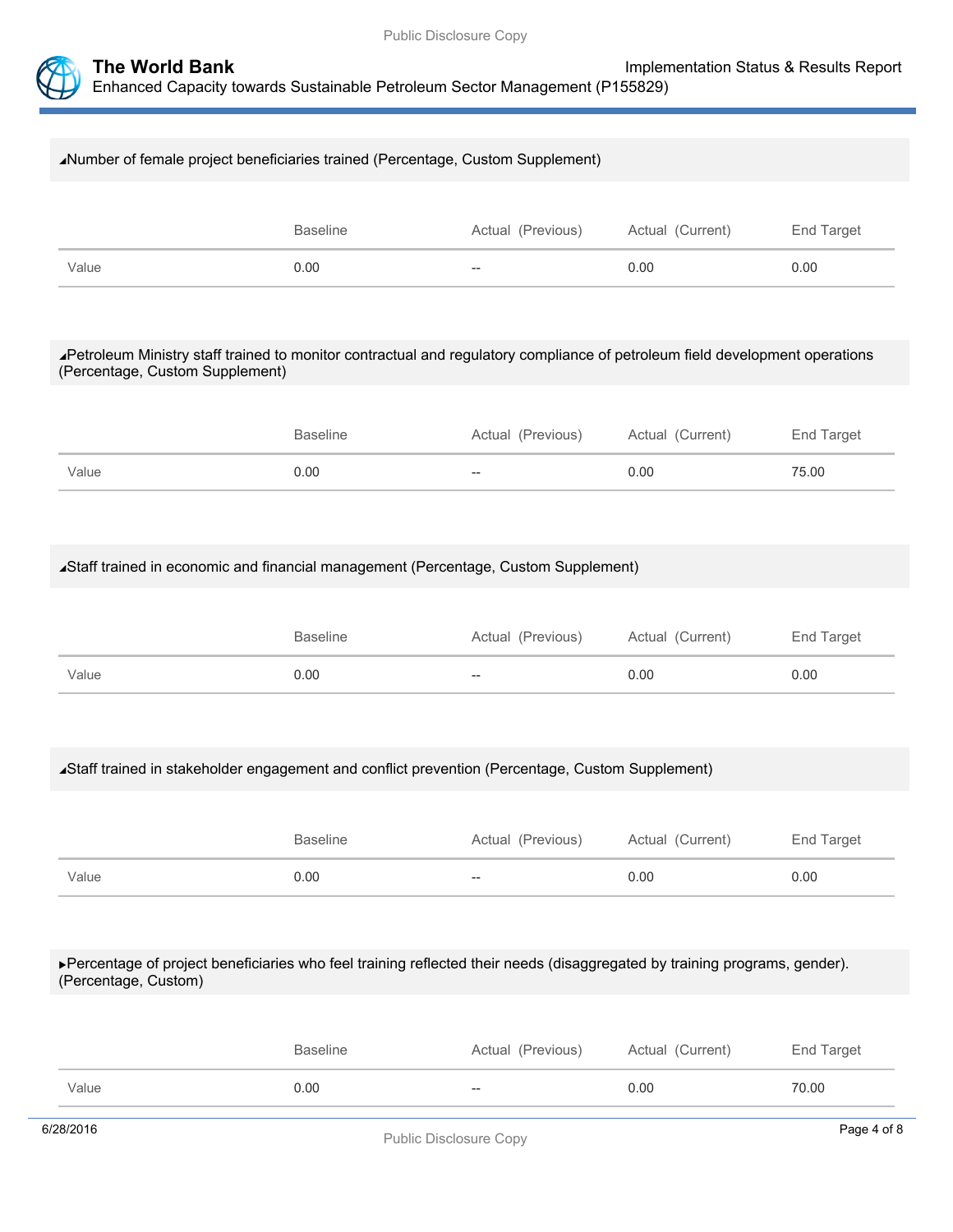

| Date | 18-Nov-2015 | $\hspace{0.05cm} \ldots$ | 27-Jun-2016 | 31-Dec-2018 |
|------|-------------|--------------------------|-------------|-------------|
|      |             |                          |             |             |

#### Overall Comments

The project was recently launched and results reporting will only start once the main training contract is under implementation.

#### **Intermediate Results Indicators**

Direct Beneficiaries of the Training Program have been selected through the Competencies Audit (Training in Exploration-Production) (Percentage, Custom)

|       | <b>Baseline</b> | Actual (Previous) | Actual (Current) | End Target  |
|-------|-----------------|-------------------|------------------|-------------|
| Value | 0.00            | $- -$             | 0.00             | 100.00      |
| Date  | 18-Nov-2015     | $- -$             | 27-Jun-2016      | 31-Dec-2018 |

#### Percentage of trainees who successfully completed training programs (Training in Exploration-Production ). (Percentage, Custom)

|       | <b>Baseline</b> | Actual (Previous) | Actual (Current) | End Target  |  |
|-------|-----------------|-------------------|------------------|-------------|--|
| Value | 0.00            | $- -$             | 0.00             | 80.00       |  |
| Date  | 18-Nov-2015     | $- -$             | 27-Jun-2016      | 31-Dec-2018 |  |

#### Direct Beneficiaries of the Training Program have been selected through the Competencies Audit (Training in Economic and Financial Management) (Percentage, Custom)

|       | Actual (Previous)<br><b>Baseline</b> |       | Actual (Current) | End Target  |  |
|-------|--------------------------------------|-------|------------------|-------------|--|
| Value | 0.00                                 | --    | 0.00             | 100.00      |  |
| Date  | 18-Nov-2015                          | $- -$ | 27-Jun-2016      | 31-Dec-2018 |  |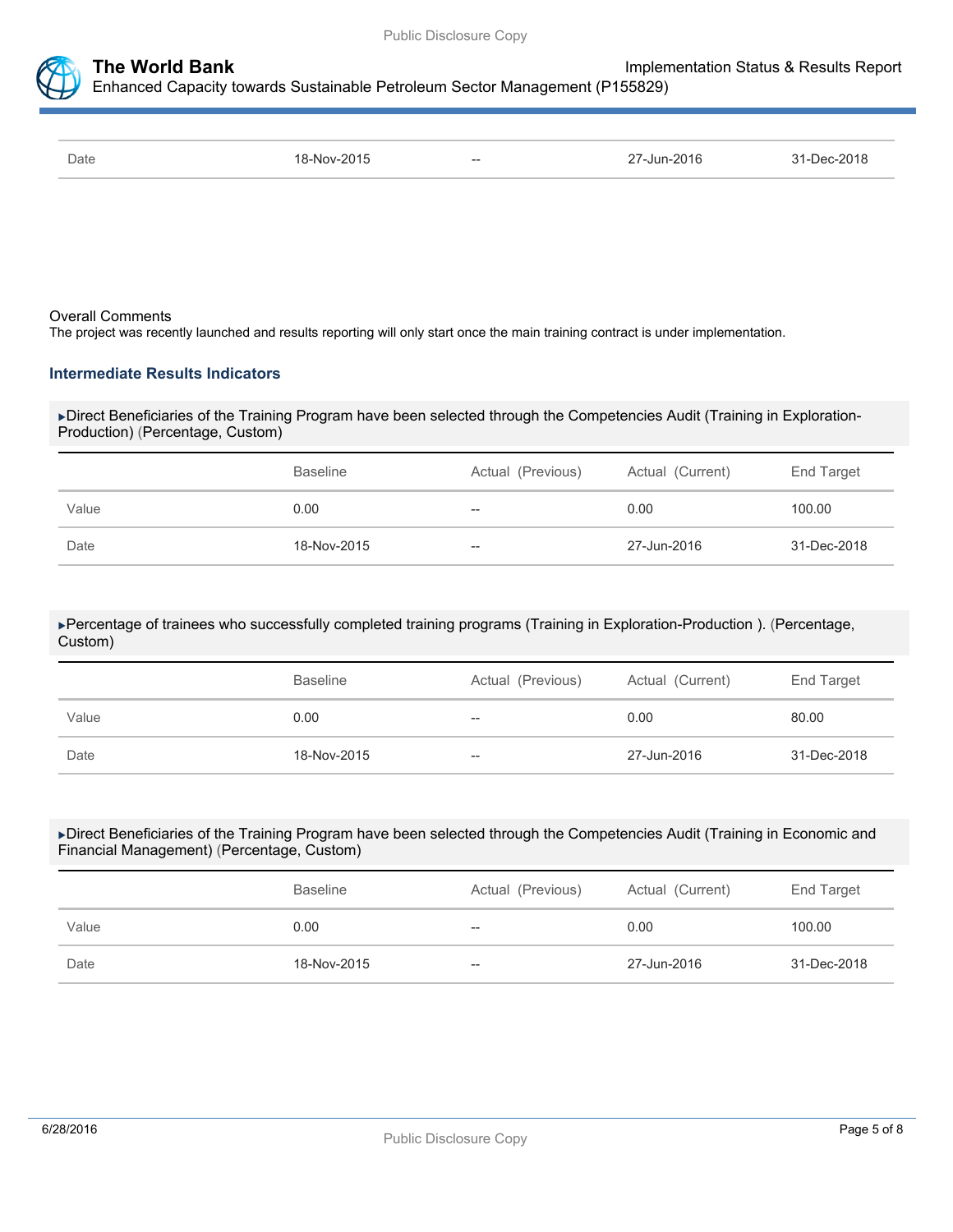

Percentage of trainees who completed training programs (Training in Economic and Financial Management). (Percentage, Custom)

|       | Actual (Previous)<br><b>Baseline</b> |       | Actual (Current) | End Target  |  |
|-------|--------------------------------------|-------|------------------|-------------|--|
| Value | 0.00                                 | --    | 0.00             | 80.00       |  |
| Date  | 18-Nov-2015                          | $-\!$ | 27-Jun-2016      | 31-Dec-2018 |  |

Direct Beneficiaries of the Training Program have been selected through the Competencies Audit (Institutional Assessment and Enhanced Legal Support to Petroleum Development) (Percentage, Custom)

|       | <b>Baseline</b> | Actual (Previous) | Actual (Current) | End Target  |
|-------|-----------------|-------------------|------------------|-------------|
| Value | 0.00            | $- -$             | 0.00             | 100.00      |
| Date  | 18-Nov-2015     | $- -$             | 27-Jun-2016      | 31-Dec-2018 |

Percentage of trainees who completed training programs (Institutional Assessment and Enhanced Legal Support to Petroleum Development). (Percentage, Custom)

|       | <b>Baseline</b><br>Actual (Previous) |       | Actual (Current) | End Target  |  |
|-------|--------------------------------------|-------|------------------|-------------|--|
| Value | 0.00                                 | $- -$ | 0.00             | 80.00       |  |
| Date  | 18-Nov-2015                          | $-\!$ | 27-Jun-2016      | 31-Dec-2018 |  |

#### Rapid Assessment of institutional and organizational structure of MPME (number) (Number, Custom)

|       | <b>Baseline</b> | Actual (Previous) | Actual (Current) | End Target  |  |
|-------|-----------------|-------------------|------------------|-------------|--|
| Value | 0.00            | $- -$             | 0.00             | 1.00        |  |
| Date  | 18-Nov-2015     | $- -$             | 27-Jun-2016      | 31-Dec-2018 |  |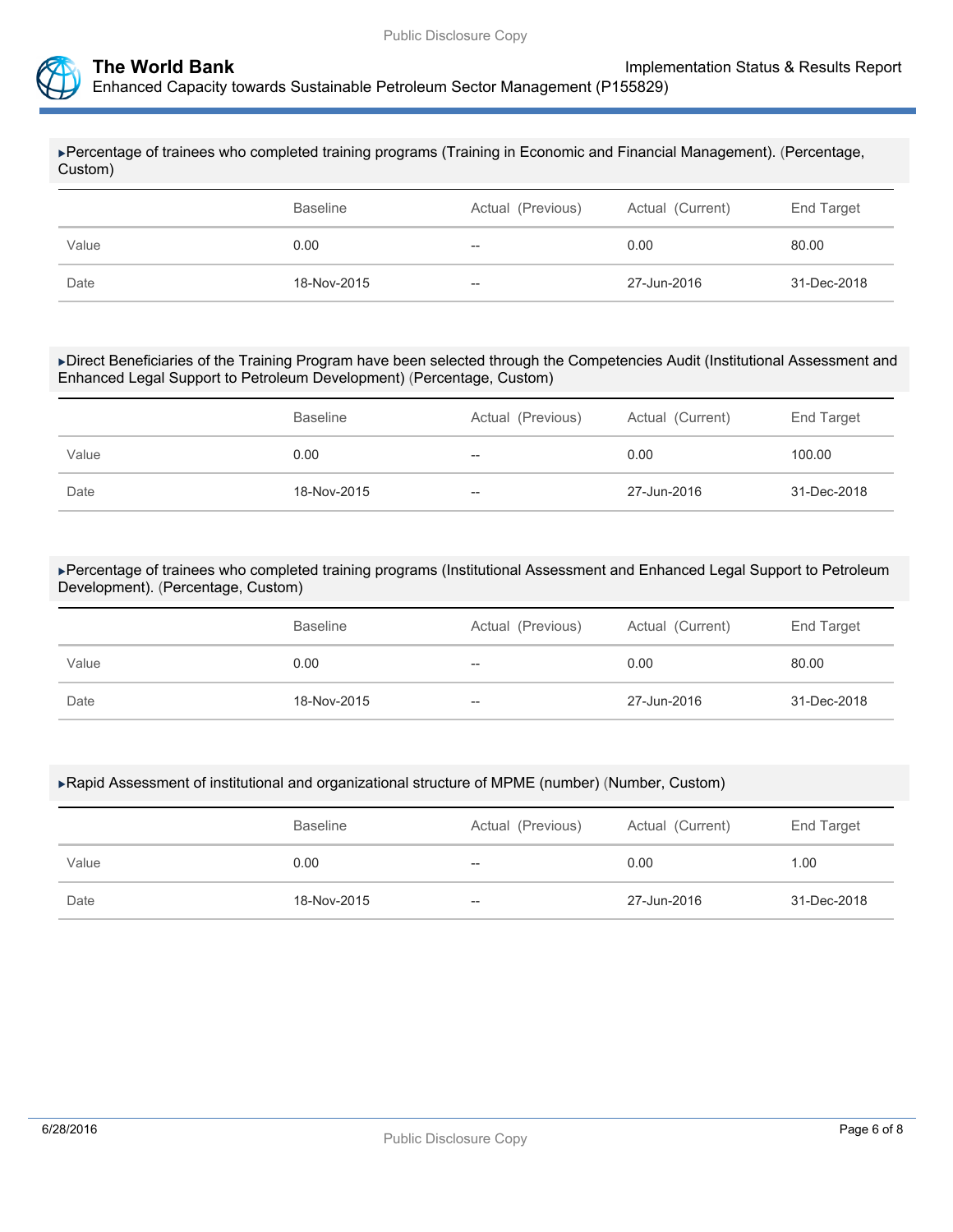

| ▶Number of workshops on effective stakeholder engagement (Number, Custom) |                                                                        |       |             |             |  |  |
|---------------------------------------------------------------------------|------------------------------------------------------------------------|-------|-------------|-------------|--|--|
|                                                                           | <b>Baseline</b><br>Actual (Previous)<br>End Target<br>Actual (Current) |       |             |             |  |  |
| Value                                                                     | 0.00                                                                   | $- -$ | 0.00        | 1.00        |  |  |
| Date                                                                      | 18-Nov-2015                                                            | $-$   | 27-Jun-2016 | 31-Dec-2018 |  |  |

## Sectoral Fragility Assessment (number) (Number, Custom)

|       | <b>Baseline</b> | Actual (Previous) | Actual (Current) | End Target  |
|-------|-----------------|-------------------|------------------|-------------|
| Value | 0.00            | $- -$             | 0.00             | 1.00        |
| Date  | 18-Nov-2015     | $-$               | 27-Jun-2016      | 31-Dec-2016 |

#### Overall Comments

# **Data on Financial Performance**

#### **Disbursements (by loan)**

| Project                    | Loan/Credit/TF | Status        | Currency      | Original | Revised      | Cancelled                 | <b>Disbursed</b> | Undisbursed        | <b>Disbursed</b>  |
|----------------------------|----------------|---------------|---------------|----------|--------------|---------------------------|------------------|--------------------|-------------------|
| P155829                    | TF-A1558       | Effective     | <b>USD</b>    | 3.00     | 3.00         | 0.00                      | 0.00             | 3.00               | $0\%$             |
| <b>Key Dates (by loan)</b> |                |               |               |          |              |                           |                  |                    |                   |
| Project                    | Loan/Credit/TF | <b>Status</b> | Approval Date |          | Signing Date | <b>Effectiveness Date</b> |                  | Orig. Closing Date | Rev. Closing Date |
| P155829                    | TF-A1558       | Effective     | 20-Nov-2015   |          | 11-Dec-2015  | 11-Dec-2015               |                  | 31-Dec-2018        | 31-Dec-2018       |

# **Cumulative Disbursements**